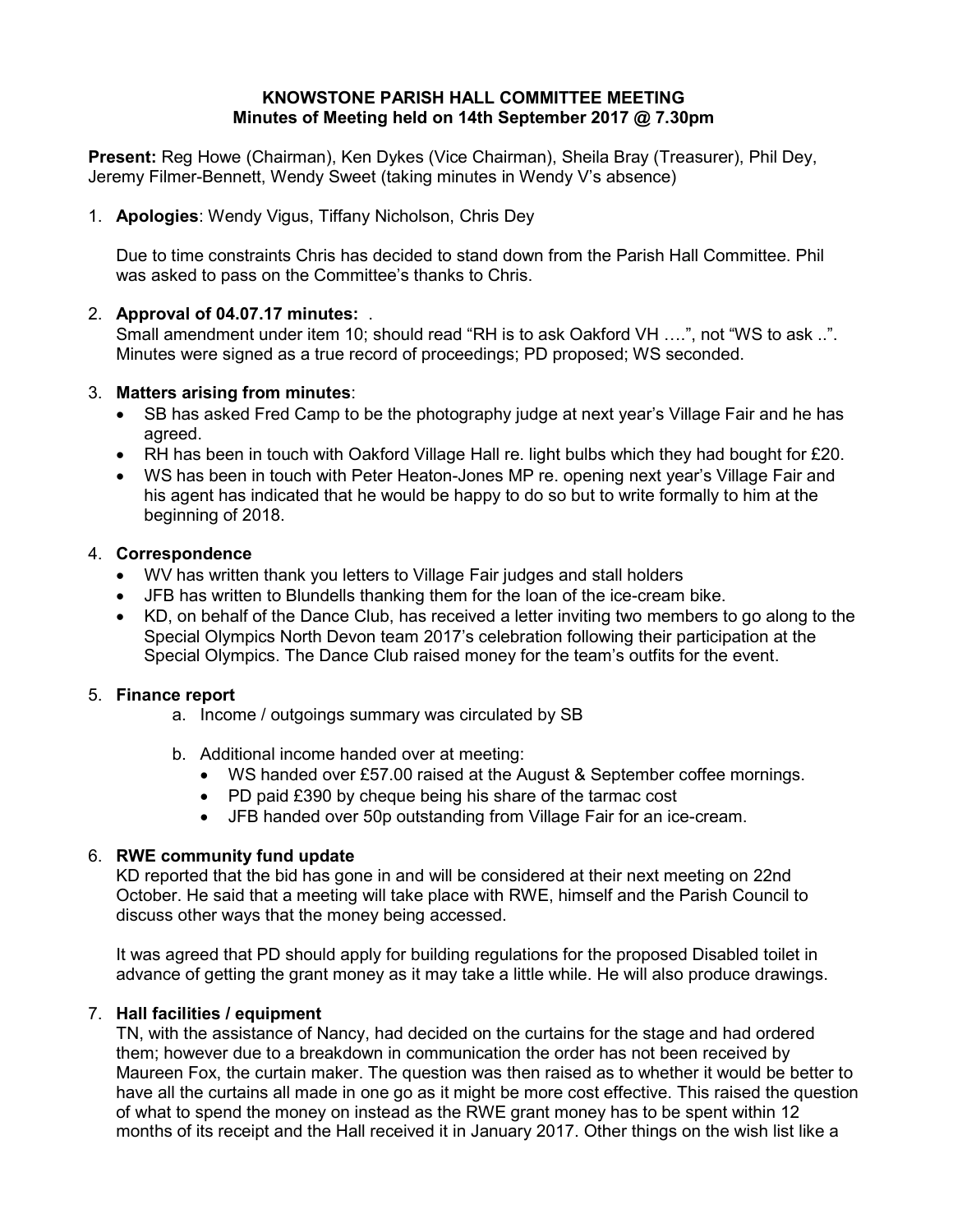new microwave and table tennis table could be purchased instead. Whilst discussing the position of a microwave it was pointed out that the position of the kitchen door was not ideal and it would be better if it was a sliding one although this may not be possible as it has to be a fire door. WS will look at door catalogues when working at A & G Sethertons (builders) to see if this is the case. KD will put together a list of things to buy to use up the original grant money.

KD said that all the old lights from the main hall were now in the loft but may be of use to someone and it was suggested to perhaps try to sell at a future event.

KD said that now there was a lot of available space in the loft some of the stuff from the meeting room could be cleared & put up there. He suggested that the contents of the filing cabinets could be put into cardboard storage boxes and put up there.

Broadband/WiFi It was agreed that it was OK for the Hall's WiFi to be accessible without the need for a password and that it would be a BT Hotspot. SB will see if the broadband name could be displayed as "Knowstone Parish Hall" when people log onto it. SB pointed out the Hall needs to generate an extra £42 per month to pay for this facility. We need to advertise the fact that the Hall now has WiFi and state it on the website and in the In Touch advert when it is renewed. RH was asked to produce a laminated WiFi sign to be displayed in the hall.

The idea of the Hall having a TV licence was raised which would mean we could possibly have our own 'Last Night of the Proms' event and watch the programme on the large screen. Cost of this to be investigated as may be higher cost than a domestic TV licence (post meeting note – it costs the same, ie £147).

It was agreed that the money raised at the Beetle Drive for the Defibrillator should be passed to KPC as they had purchased the cabinet it is housed in.

#### 8. Hall maintenance issues

Terry had sorted out the cisterns in the Ladies toilets. The clean up after the work had been done by Cat. It was felt that a good job had been done re. the lighting and overall regarding all the recent improvement work.

#### 9. Hall activities / fundraising

### a. Feedback on recent events

i) Summer Fair – there had been good feedback. It was agreed that there should be a separate meeting for next year's fair to be held before Christmas to discuss and plan everything well in advance. As we were short of helpers at the fair and low on numbers on the committee generally it was agreed that WS would ask Cath and Bev if they were willing to join the Hall committee.

ii) Coffee mornings - going well although the most recent one had been very poorly attended for various one-off reasons. WS asked whether the committee were happy for the next Coffee Morning on 11th October to be held in support of Macmillan Cancer Support and also for the room hire charge to be waived. This was agreed; the latter as a one-off free use of the hall. WS also raised TN's suggestion that every other coffee morning is held in support of a charity was voted upon and not supported by the majority of the committee.

#### b. Progress of events planned for 2017

i) Film nights – the first one of the season will take place on 30th November. The Masons Arms meal deals will continue as previously.